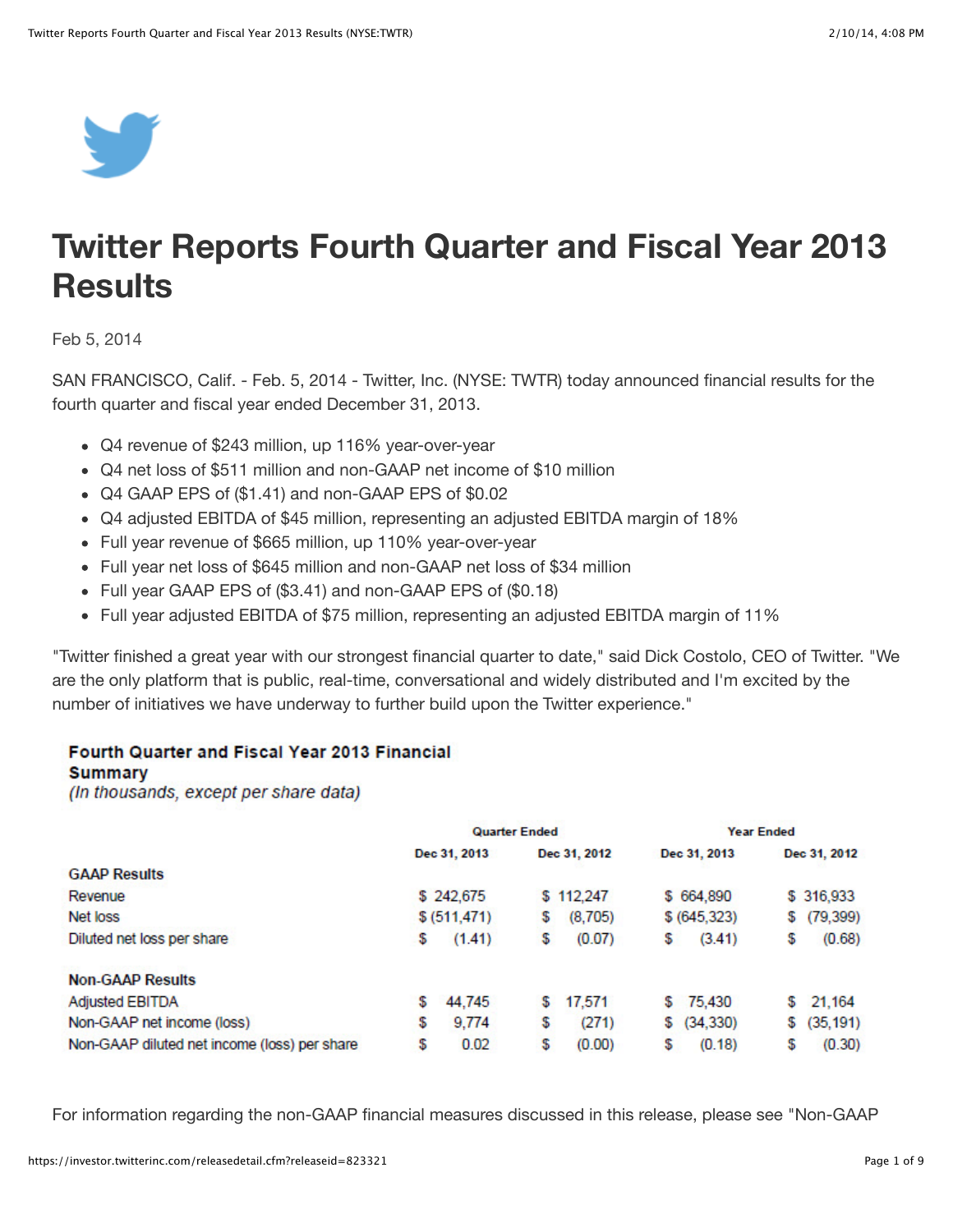Financial Measures" and "Reconciliation of GAAP to Non-GAAP Financial Measures" below.

## **Fourth Quarter 2013 Operational Highlights**

- Average Monthly Active Users (MAUs) were 241 million as of December, 31, 2013, an increase of 30% year-over-year.
- Mobile MAUs reached 184 million in the fourth quarter of 2013, an increase of 37% year-over-year, representing 76% of total MAUs.
- Timeline views reached 148 billion in the fourth quarter of 2013, an increase of 26% year-over-year.
- Advertising revenue per thousand timeline views reached \$1.49 in the fourth quarter of 2013, an increase of 76% year-over-year.

# **Fourth Quarter 2013 Product Highlights**

- Twitter continued to improve return on investment for its advertisers by launching a number of new advertising products including TV Conversation Targeting, Tailored Audiences, Conversion Tracking and Promoted Accounts in Timeline.
- Twitter made its platform more accessible to a broader range of advertisers by launching its self-serve advertising platform to small and medium-sized businesses in the UK, Ireland and Canada.
- Twitter continued to improve its overall user experience by launching a number of new product enhancements including media forward, in-line social actions, Twitter Alerts, custom timelines, and the ability to send and receive photos via direct message and swipe between timelines. Vine is also available in 19 new languages on both iOS and Android as of December 31, 2013.
- Twitter closed the acquisition of MoPub, Inc. a mobile-focused advertising exchange, making it easier for its advertisers to automate and scale their advertising buys.

## **Fourth Quarter 2013 Financial Highlights**

**Revenue** - Revenue for the fourth quarter of 2013 totaled \$243 million, an increase of 116% compared to \$112 million in the same period last year.

- Advertising revenue totaled \$220 million, an increase of 121% year-over-year.
- Mobile advertising revenue was more than 75% of total advertising revenue.
- Data licensing and other revenue totaled \$23 million, an increase of 80% year-over-year.
- International revenue totaled \$66 million, an increase of 200% year-over-year. International revenue was 27% of total revenue.

**Net loss** - GAAP net loss was \$511 million for the fourth quarter of 2013 compared to a net loss of \$9 million in the same period last year. The company's Q4 GAAP net loss included \$521 million of stock-based compensation expense, of which \$406 million was for restricted stock units previously granted to employees, for which no expense had been recognized, until the effective date of our initial public offering in accordance with GAAP.

**Adjusted EBITDA** - Adjusted EBITDA was \$45 million for the fourth quarter of 2013 compared to \$18 million in the same period last year.

**Non-GAAP net income / loss** - Non-GAAP net income was \$10 million for the fourth quarter of 2013 compared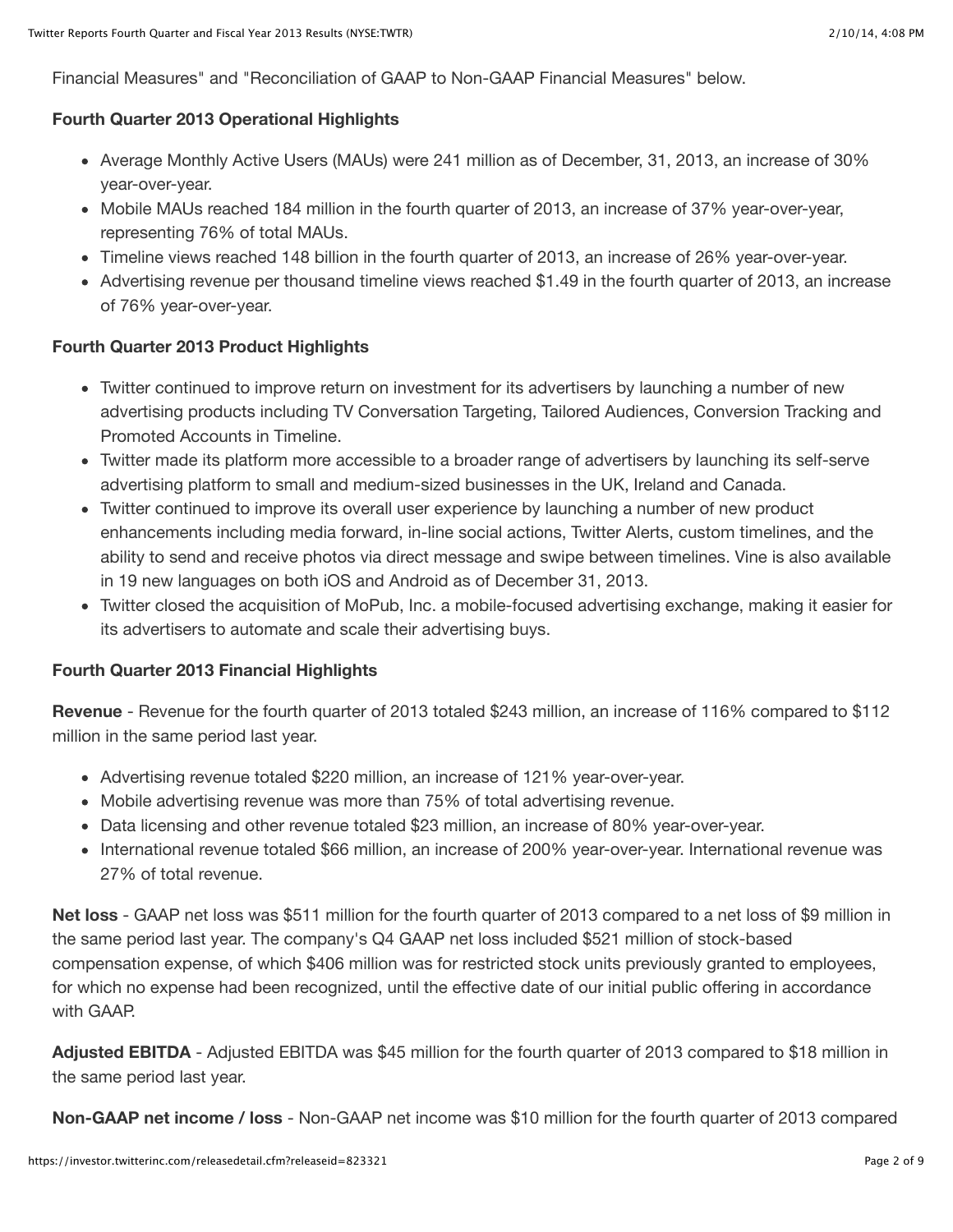to a Non-GAAP net loss of \$0.3 million in the same period last year.

**EPS** - Basic and diluted GAAP EPS was (\$1.41) for the fourth quarter of 2013 compared to (\$0.07) in the same period last year.

**Non-GAAP EPS** - Non-GAAP EPS was \$0.02 for the fourth quarter of 2013 compared to (\$0.00) in the year ago period.

**Capital expenditures** - Purchases of property and equipment for the fourth quarter of 2013 were \$29 million. Additionally, \$60 million of equipment was procured or financed through capital leases during the fourth quarter of 2013.

**Cash, cash equivalents and marketable securities** - As of December 31, 2013, cash, cash equivalents and marketable securities were approximately \$2.2 billion, compared to \$321 million as of September 30, 2013.

## **Outlook**

Twitter's outlook for the first quarter of 2014 is as follows:

- Revenue is projected to be in the range of \$230 million to \$240 million.
- Adjusted EBITDA is projected to be in the range of \$10 million to \$16 million.
- Stock-based compensation expense is projected to be in the range of \$145 million to \$155 million excluding the impact of equity awards that may be granted in connection with potential future acquisitions.

Twitter's outlook for the full year of 2014 is as follows:

- Revenue is projected to be in the range of \$1,150 million to \$1,200 million.
- Adjusted EBITDA is projected to be in the range of \$150 million to \$180 million.
- Capital expenditures are projected to be in the range of \$330 million to \$390 million.
- Stock-based compensation expense is projected to be in the range of \$600 million to \$650 million excluding the impact of equity awards that may be granted in connection with potential future acquisitions.

## **Webcast and Conference Call Details**

Twitter will host a conference call today, February 5, 2014, at 2:00 p.m. Pacific Time (5:00 p.m. Eastern Time) to discuss financial results. Questions submitted via Twitter, directed to @TwitterIR, using the hashtag #TWTRearnings will be considered during the Q&A portion of the conference call in addition to questions submitted by conference call participants. A live webcast of the conference call, the company's financial results and supplemental slides will be accessible from the Investor Relations page of the company's website at investor.twitterinc.com. A replay will be archived and accessible at the same website after the conference call. Twitter has used, and intends to continue to use, its Investor Relations website [\(investor.twitterinc.com](http://investor.twitterinc.com/)), as well as certain Twitter accounts (@dickc, @twitter and @twitterIR), as means of disclosing material non-public information and for complying with its disclosure obligations under Regulation FD.

## **About Twitter, Inc.**

Twitter (NYSE: TWTR) is a global platform for public self-expression and conversation in real time. By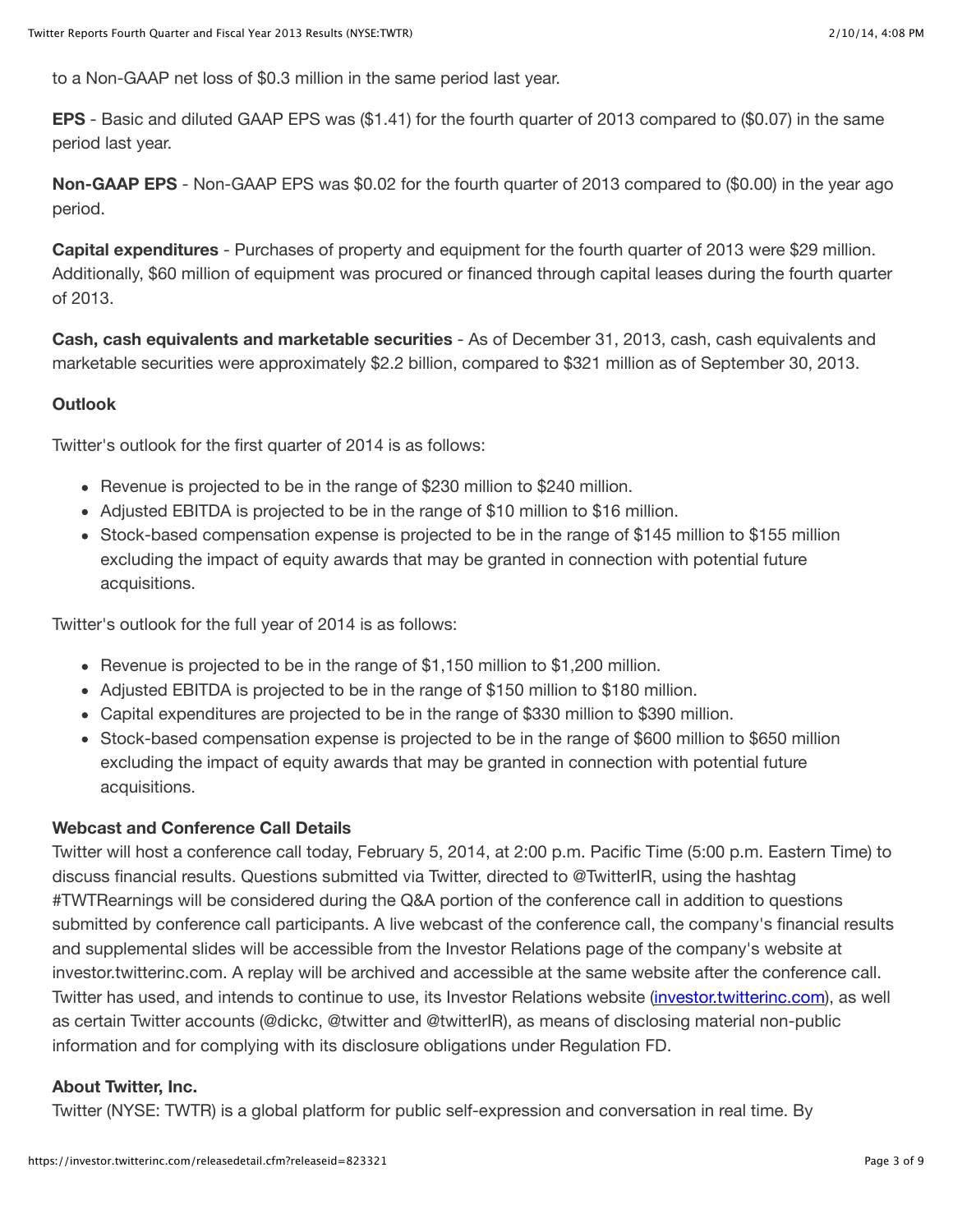developing a fundamentally new way for people to create, distribute and discover content, we have democratized content creation and distribution, enabling any voice to echo around the world instantly and unfiltered. The service can be accessed at **Twitter.com**, via the Twitter mobile application and via text message. Available in more than 35 languages, Twitter has more than 240 million monthly active users. For more information, visit [discover.twitter.com](https://discover.twitter.com/) or follow @twitter.

#### **Forward Looking Statements**

This press release contains forward-looking statements within the meaning of Section 27A of the Securities Act of 1933 and Section 21E of the Securities Exchange Act of 1934. Forward-looking statements generally relate to future events or Twitter's future financial or operating performance. In some cases, you can identify forwardlooking statements because they contain words such as "may," "will," "should," "expects," "plans," "anticipates," "could," "intends," "target," "projects," "contemplates," "believes," "estimates," "predicts," "potential" or "continue" or the negative of these words or other similar terms or expressions that concern our expectations, strategy, plans or intentions. Forward-looking statements in this press release include, but are not limited to, Twitter's expectations regarding its revenue, adjusted EBITDA, capital expenditures and stock-based compensation expense for the first quarter and full year 2014. The Company's expectations and beliefs regarding these matters may not materialize, and actual results in future periods are subject to risks and uncertainties that could cause actual results to differ materially from those projected. These risks include the possibility that: our user base and engagement do not continue to grow; advertisers reduce or discontinue their spending on Twitter; data partners reduce or discontinue their purchases of data licenses from Twitter; and Twitter experiences expenses that exceed its expectations. The forward-looking statements contained in this press release are also subject to other risks and uncertainties, including those more fully described in the Company's filings with the Securities and Exchange Commission, including the Prospectus related to Twitter's initial public offering of common stock filed pursuant to Rule 424(b) under the Securities Act of 1933 (Registration No. 333-191552), filed with the Securities and Exchange Commission on November 7, 2013. The forward-looking statements in this press release are based on information available to Twitter as of the date hereof, and Twitter disclaims any obligation to update any forward-looking statements, except as required by law.

## **Non-GAAP Financial Measures**

To supplement Twitter's financial information presented in accordance with generally accepted accounting principles in the United States, or GAAP, the Company considers certain financial measures that are not prepared in accordance with GAAP, including adjusted EBITDA, non-GAAP net income (loss), and non-GAAP EPS. Twitter defines adjusted EBITDA as net loss adjusted to exclude stock-based compensation expense, depreciation and amortization expense, interest and other expenses and provision (benefit) for income taxes; and Twitter defines non-GAAP net income (loss) as net loss adjusted to exclude stock-based compensation expense, amortization of acquired intangible assets and the income tax effects related to acquisitions.

The Company uses the non-GAAP financial measures of adjusted EBITDA, non-GAAP net income (loss) and non-GAAP EPS in evaluating its operating results and for financial and operational decision-making purposes. Twitter believes that adjusted EBITDA, non-GAAP net income (loss) and non-GAAP EPS help identify underlying trends in its business that could otherwise be masked by the effect of the expenses that we exclude in adjusted EBITDA, non-GAAP net income (loss) and non-GAAP EPS. Twitter also believes that adjusted EBITDA, non-GAAP net income (loss) and non-GAAP EPS provide useful information about its operating results, enhance the overall understanding of the Company's past performance and future prospects and allow for greater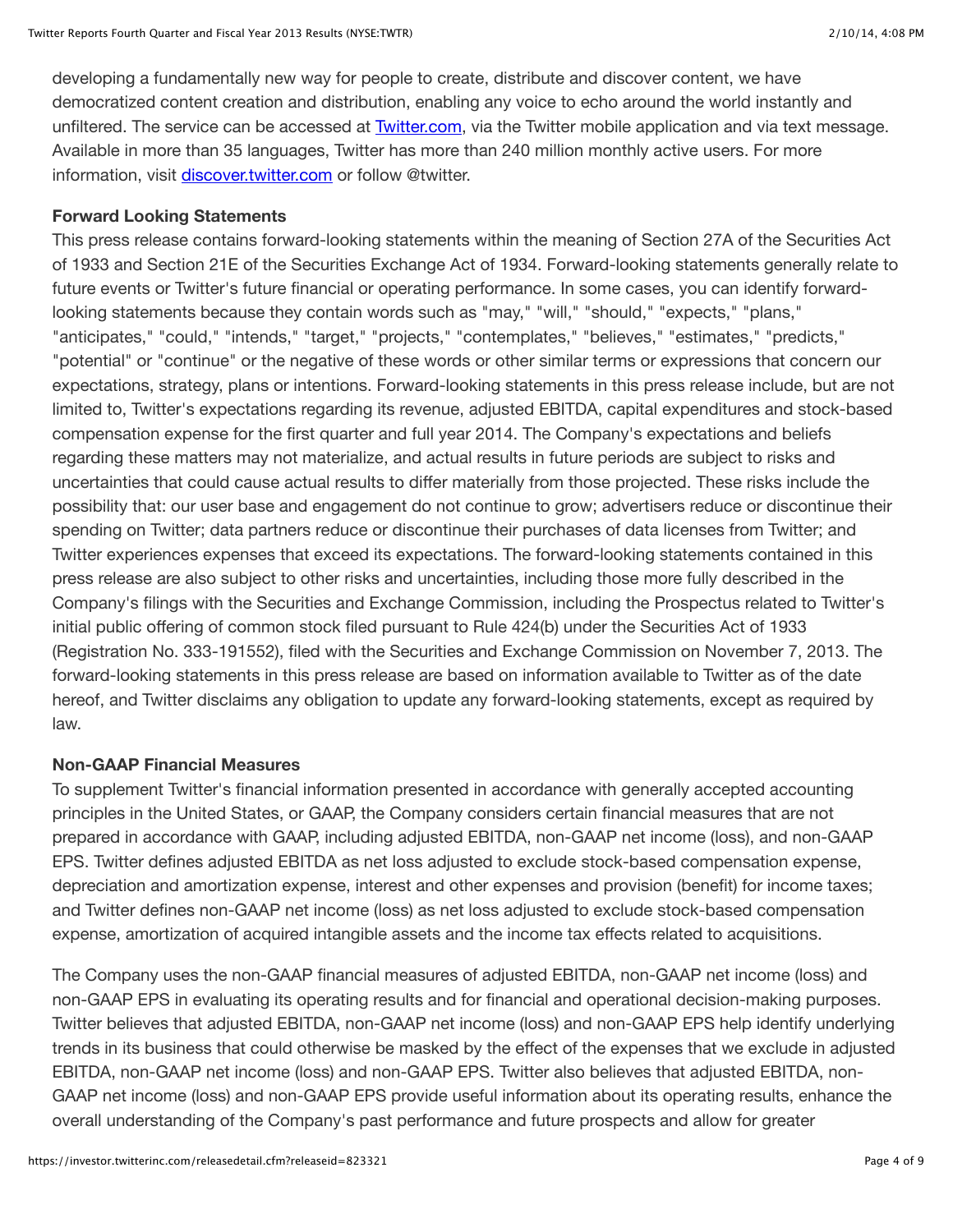transparency with respect to key metrics used by the Company's management in its financial and operational decision-making. Twitter uses these measures to establish budgets and operational goals for managing its business and evaluating its performance. The Company is presenting these non-GAAP financial measures to assist investors in seeing the Company's operating results through the eyes of management, and because it believes that these measures provide an additional tool for investors to use in comparing Twitter's core business operating results over multiple periods with other companies in its industry.

These non-GAAP financial measures should not be considered in isolation from, or as a substitute for, financial information prepared in accordance with GAAP. These non-GAAP financial measures are not based on any standardized methodology prescribed by GAAP and are not necessarily comparable to similarly-titled measures presented by other companies.

For future periods, Twitter is unable to provide a reconciliation of adjusted EBITDA to net loss as a result of the uncertainty regarding, and the potential variability of, depreciation and amortization expense, interest and other expenses and provision (benefit) for income taxes, that are expected to be incurred in the future.

#### **Contacts**

Investors: Nils Erdmann [ir@twitter.com](mailto:ir@twitter.com)

Press: Jim Prosser [jprosser@twitter.com](mailto:jprosser@twitter.com)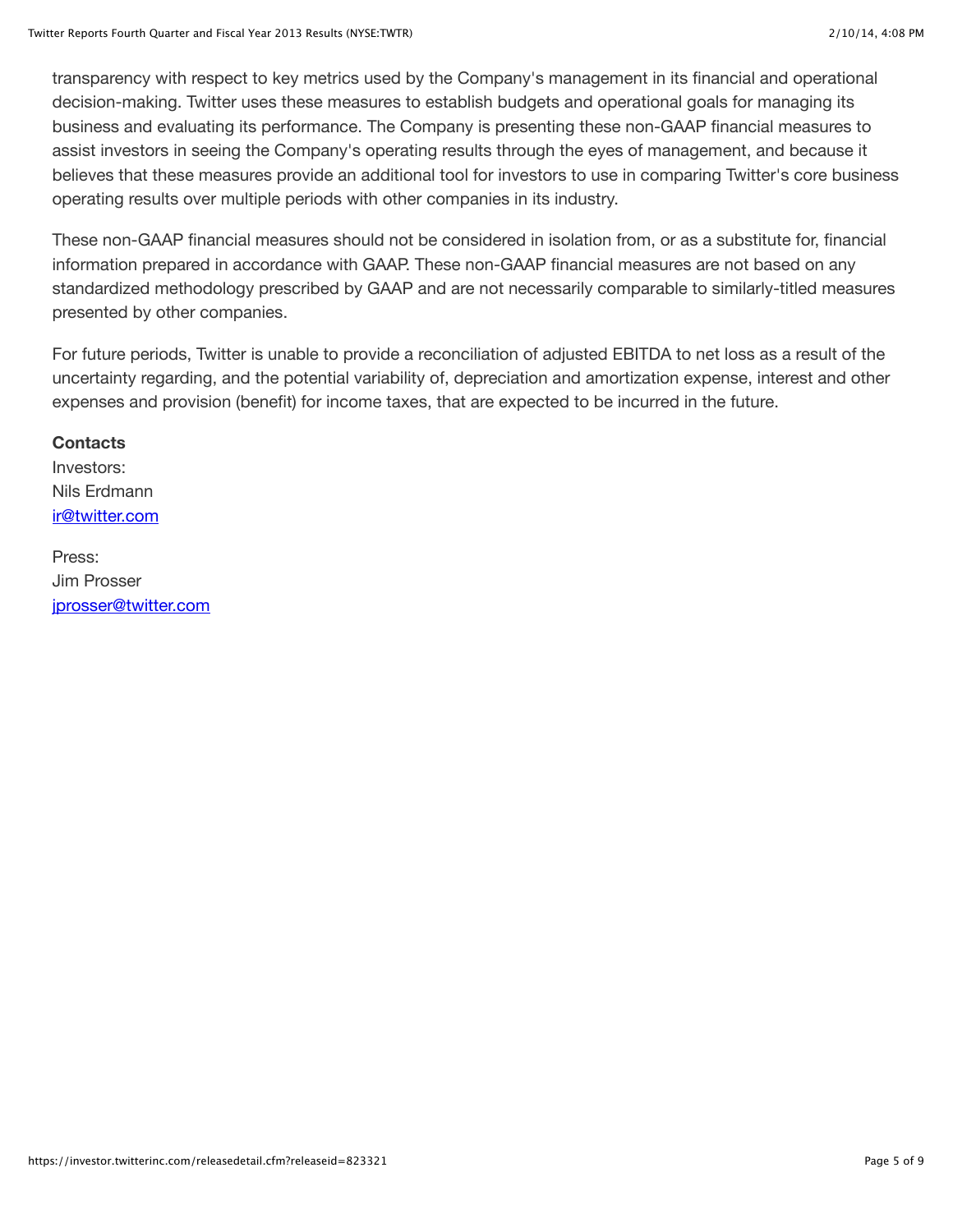# **TWITTER, INC. CONDENSED CONSOLIDATED BALANCE SHEETS** (In thousands)

#### (Unaudited)

|                                                                                  | December 31, | December 31,  |  |  |
|----------------------------------------------------------------------------------|--------------|---------------|--|--|
|                                                                                  | 2013         | 2012          |  |  |
| <b>Assets</b>                                                                    |              |               |  |  |
| Current assets:                                                                  |              |               |  |  |
| Cash and cash equivalents                                                        | \$841,010    | \$203,328     |  |  |
| Short-term investments                                                           | 1.393.044    | 221.528       |  |  |
| Accounts receivable, net                                                         | 247.328      | 112.155       |  |  |
| Prepaid expenses and other current assets                                        | 93.297       | 17,455        |  |  |
| <b>Total current assets</b>                                                      | 2,574,679    | 554,466       |  |  |
| Property and equipment, net                                                      | 332,662      | 185,574       |  |  |
| Intangible assets, net                                                           | 77,627       | 3.753         |  |  |
| Goodwill                                                                         | 363,477      | 68,813        |  |  |
| Other assets                                                                     | 17.795       | 18,962        |  |  |
| <b>Total assets</b>                                                              | \$3,366,240  | 831,568<br>s. |  |  |
| and stockholders' equity (deficit)<br>Current liabilities:                       |              |               |  |  |
| Accounts payable                                                                 | s<br>27,994  | s<br>8.432    |  |  |
| Accrued and other current liabilities                                            | 110,310      | 52.611        |  |  |
| Capital leases, short-term                                                       | 87.126       | 48.836        |  |  |
| <b>Total current liabilities</b>                                                 | 225.430      | 109,879       |  |  |
| Capital leases, long-term                                                        | 110,520      | 65.732        |  |  |
| Deferred and other long-term tax liabilities, net                                | 59,500       | 12.156        |  |  |
| Other long-term liabilities                                                      | 20,784       | 19,437        |  |  |
| <b>Total liabilities</b>                                                         | 416,234      | 207,204       |  |  |
| Redeemable convertible preferred stock                                           |              | 37,106        |  |  |
| Convertible preferred stock                                                      |              | 835,430       |  |  |
| Stockholders' equity (deficit):                                                  |              |               |  |  |
| Common stock                                                                     | 3            | 1             |  |  |
| Additional paid-in capital                                                       | 3,944,952    | 101,787       |  |  |
| Accumulated other comprehensive loss                                             | (323)        | (657)         |  |  |
| <b>Accumulated deficit</b>                                                       | (994, 626)   | (349, 303)    |  |  |
| Total stockholders' equity (deficit)                                             | 2,950,006    | (248, 172)    |  |  |
| Total liabilities, redeemable convertible preferred stock, convertible preferred |              |               |  |  |

stock and stockholders' equity (deficit)

\$3,366,240 \$ 831,568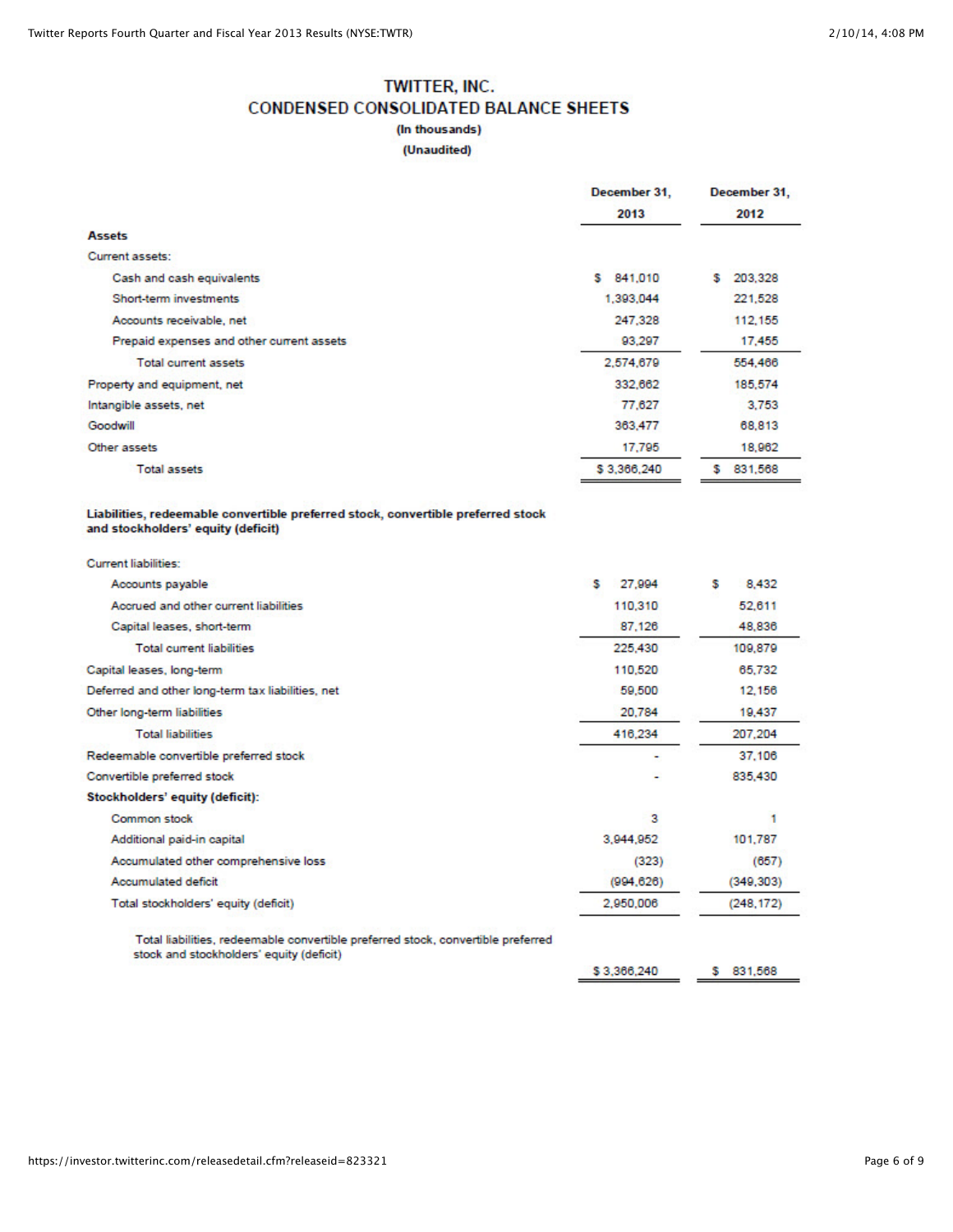#### TWITTER, INC.

CONDENSED CONSOLIDATED STATEMENTS OF OPERATIONS

(In thousands, except per share data)

(Unaudited)

|                                      |               | <b>Three Months Ended</b> | <b>Twelve Months Ended</b> |                |  |  |  |
|--------------------------------------|---------------|---------------------------|----------------------------|----------------|--|--|--|
|                                      |               | December 31.              |                            | December 31.   |  |  |  |
|                                      | 2013          | 2012                      | 2013                       | 2012           |  |  |  |
| Revenue                              | \$242,675     | 112,247<br>s.             | 664,890<br>s.              | 316,933<br>s   |  |  |  |
| Costs and expenses                   |               |                           |                            |                |  |  |  |
| Cost of revenue                      | 112,651       | 36,918                    | 266,718                    | 128,768        |  |  |  |
| Research and development             | 394,848       | 40.340                    | 593.992                    | 119,004        |  |  |  |
| Sales and marketing                  | 177,305       | 28,784                    | 316,216                    | 86,551         |  |  |  |
| General and administrative           | 67.547        | 14,981                    | 123,795                    | 59,693         |  |  |  |
| Total costs and expenses             | 752,351       | 121,023                   | 1,300,721                  | 394,016        |  |  |  |
| Loss from operations                 | (509, 676)    | (8,776)                   | (635, 831)                 | (77,083)       |  |  |  |
| Interest income (expense), net       | (2, 387)      | (830)                     | (6, 860)                   | (2,486)        |  |  |  |
| Other income (expense), net          | (2,725)       | (527)                     | (4, 455)                   | 399            |  |  |  |
| Loss before income taxes             | (514, 788)    | (10, 133)                 | (647, 146)                 | (79, 170)      |  |  |  |
| Provision (benefit) for income taxes | (3,317)       | (1.428)                   | (1,823)                    | 229            |  |  |  |
| Net loss                             | \$ (511, 471) | s<br>(8,705)              | \$ (645, 323)              | s<br>(79, 399) |  |  |  |
| Net loss per share:                  |               |                           |                            |                |  |  |  |
| Basic and diluted                    | (1.41)<br>s.  | (0.07)<br>s               | (3.41)<br>s                | (0.68)<br>s    |  |  |  |
| Weighted-average shares used to      |               |                           |                            |                |  |  |  |
| compute net loss per share:          |               |                           |                            |                |  |  |  |
| Basic and diluted                    | 362.624       | 120,926                   | 189,510                    | 117,401        |  |  |  |

#### TWITTER, INC. CONDENSED CONSOLIDATED STATEMENTS OF CASH FLOWS (In thousands)

(Unaudited)

|                                                           | <b>Three Months Ended</b><br>December 31. |      | <b>Twelve Months Ended</b><br>December 31. |      |              |      |          |
|-----------------------------------------------------------|-------------------------------------------|------|--------------------------------------------|------|--------------|------|----------|
|                                                           | 2013                                      | 2012 |                                            | 2013 |              | 2012 |          |
| <b>Cash flows from operating activities:</b>              |                                           |      |                                            |      |              |      |          |
| Net loss                                                  | \$ (511, 471)                             | s.   | (8,705)                                    |      | \$ (645,323) | s    | (79.399) |
| Adjustments to reconcile net loss to net cash provided by |                                           |      |                                            |      |              |      |          |
| (used in) operating activities:                           |                                           |      |                                            |      |              |      |          |
| Depreciation and amortization                             | 33,224                                    |      | 21.001                                     |      | 110,894      |      | 72,506   |
| Stock-based compensation expense                          | 521.197                                   |      | 5.346                                      |      | 600,367      |      | 25,741   |
| Provision for bad debt                                    | 799                                       |      | 782                                        |      | 1,557        |      | 1,844    |
| Deferred income tax benefit                               | (8, 410)                                  |      | (974)                                      |      | (8,902)      |      | (1,098)  |
| Non-cash acquisition-related costs                        | 138                                       |      | 690                                        |      | 704          |      | 1,715    |
| Amortization of investment premium and other              | 1.333                                     |      | 1.700                                      |      | 3.457        |      | 4.102    |

https://investor.twitterinc.com/releasedetail.cfm?releaseid=823321 Page 7 of 9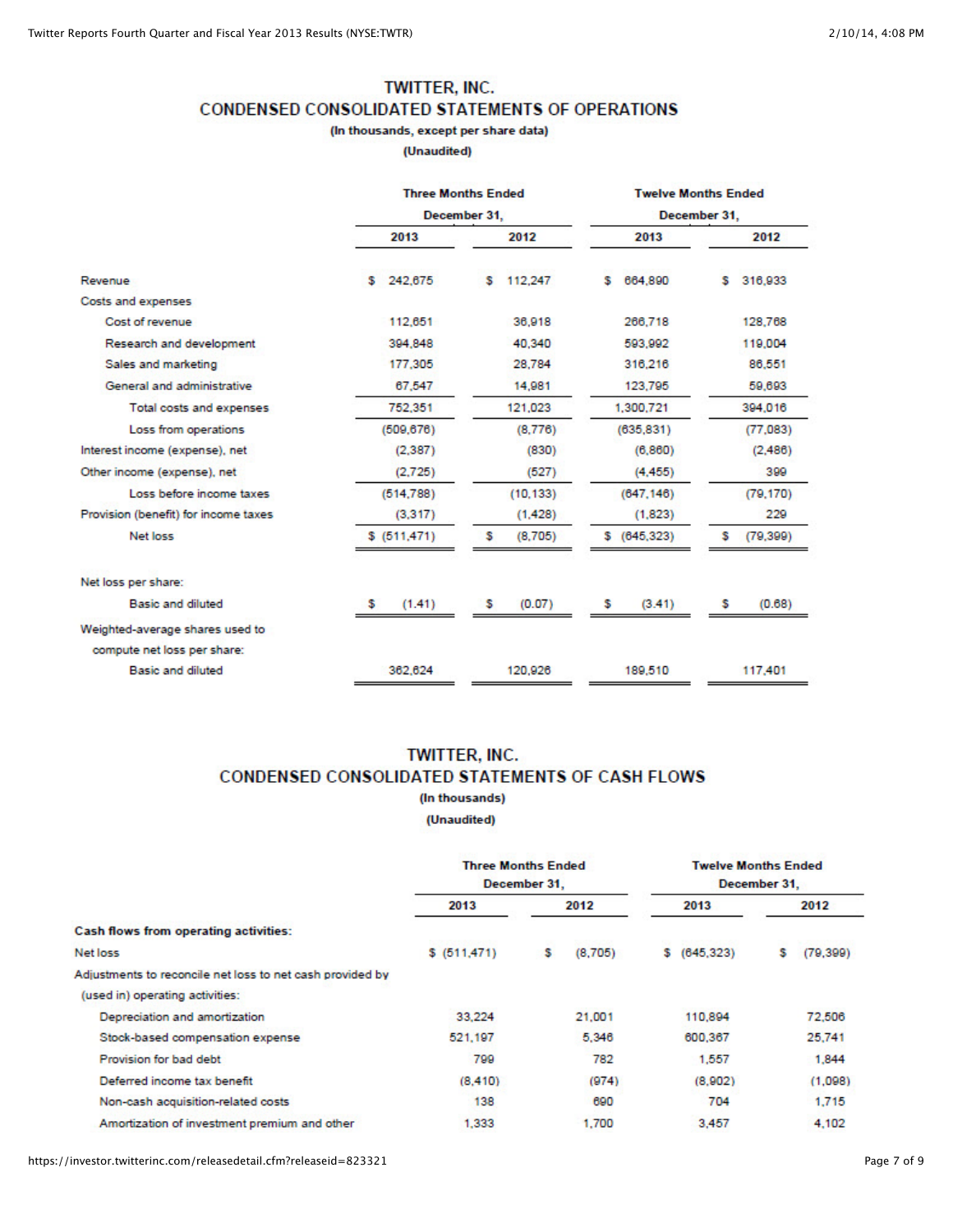| Changes in operating assets and liabilities:                |   |             |   |           |   |             |   |           |
|-------------------------------------------------------------|---|-------------|---|-----------|---|-------------|---|-----------|
| Accounts receivable                                         |   | (77.798)    |   | (24, 600) |   | (112,060)   |   | (73, 898) |
| Prepaid expenses and other assets                           |   | (9.635)     |   | 3.492     |   | (12.045)    |   | (6, 691)  |
| Accounts payable                                            |   | 16,249      |   | 3.745     |   | 7,957       |   | 2,931     |
| Accrued and other liabilities                               |   | 31,506      |   | 2,885     |   | 54.792      |   | 24,312    |
| Net cash provided by (used in) operating activities         |   | (2.868)     |   | 5.362     |   | 1,398       |   | (27.935)  |
| <b>Cash flows from investing activities:</b>                |   |             |   |           |   |             |   |           |
| Purchases of property and equipment                         |   | (29.116)    |   | (10.511)  |   | (75.744)    |   | (50.599)  |
| Purchases marketable securities                             |   | (1.291.915) |   | (101.717) |   | (1.573.489) |   | (542.638) |
| Proceeds from maturities of marketable securities           |   | 55.103      |   | 124.133   |   | 355,270     |   | 621.049   |
| Proceeds from sales of marketable securities                |   | 8.051       |   | 6,080     |   | 42,816      |   | 26,300    |
| Restricted cash                                             |   | (3,306)     |   | (1, 114)  |   | (10.847)    |   | (3, 143)  |
| Business combination, net of cash acquired and purchases    |   |             |   |           |   |             |   |           |
| of intangible assets                                        |   | (36,000)    |   | (1.825)   |   | (44,072)    |   | (1.526)   |
| Net cash provided by (used in) investing activities         |   | (1.297.183) |   | 15,046    |   | (1.306.066) |   | 49,443    |
| <b>Cash flows from financing activities:</b>                |   |             |   |           |   |             |   |           |
| Net proceeds from issuance of common stock                  |   | 2.019.704   |   |           |   | 2.018.579   |   |           |
| Taxes paid related to net share settlement of equity awards |   | (14, 637)   |   |           |   | (14.637)    |   |           |
| Repayments of capital lease obligations                     |   | (21, 203)   |   | (12, 844) |   | (70.445)    |   | (39, 436) |
| Proceeds from exercise of stock awards net of repurchase    |   | 1.742       |   | 768       |   | 8,679       |   | 2.312     |
| Net cash provided by (used in) financing activities         |   | 1,985,606   |   | (12,076)  |   | 1,942,176   |   | (37, 124) |
| Net increase (decrease) in cash and cash equivalents        |   | 685.555     |   | 8.332     |   | 637,508     |   | (15, 616) |
| Foreign exchange effect on cash and cash equivalents        |   | (249)       |   | (219)     |   | 174         |   | (52)      |
| Cash and cash equivalents - beginning of period             |   | 155,704     |   | 195.215   |   | 203,328     |   | 218,996   |
| Cash and cash equivalents - end of period                   |   | 841,010     |   | 203,328   |   | 841,010     |   | 203,328   |
| Supplemental cash flow data                                 |   |             |   |           |   |             |   |           |
| Interest paid in cash                                       | s | 2.089       | s | 1.179     | s | 6,850       | s | 3.126     |
| Conversion of preferred stock to common stock               |   | 872,536     | s |           | s | 872,536     | s |           |
| Common and convertible preferred stock issued in            |   |             |   |           |   |             |   |           |
| connection with acquisitions                                | s | 218.821     | s | 11,487    | s | 331.766     | s | 47.127    |
| Equipment purchases under capital leases                    |   | 60,222      | s | 30.746    | s | 155,722     | s | 110,206   |
| Changes in accrued equipment purchases                      |   | (18.124)    | s | (12.773)  | s | (1.602)     | s | 15.734    |
| Unpaid deferred offering costs                              | s | 1.162       | s |           | s | 1.162       | s |           |
|                                                             |   |             |   |           |   |             |   |           |

# **TWITTER, INC.**

# RECONCILIATION OF GAAP TO NON-GAAP FINANCIAL MEASURES

(In thousands, except per share data)

(Unaudited)

|                                            |               | <b>Three Months Ended</b> |               | <b>Twelve Months Ended</b> |  |
|--------------------------------------------|---------------|---------------------------|---------------|----------------------------|--|
|                                            |               | December 31.              | December 31.  |                            |  |
|                                            | 2013          | 2012                      | 2013          | 2012                       |  |
| Non-GAAP net income (loss) and             |               |                           |               |                            |  |
| net income (loss) per share:               |               |                           |               |                            |  |
| Net loss                                   | \$ (511, 471) | (8,705)<br>s              | \$ (645, 323) | (79, 399)                  |  |
| Stock-based compensation expense           | 521.197       | 5.346                     | 600,367       | 25,741                     |  |
| Amortization of acquired intangible assets | 5,569         | 3.798                     | 16,530        | 18,687                     |  |